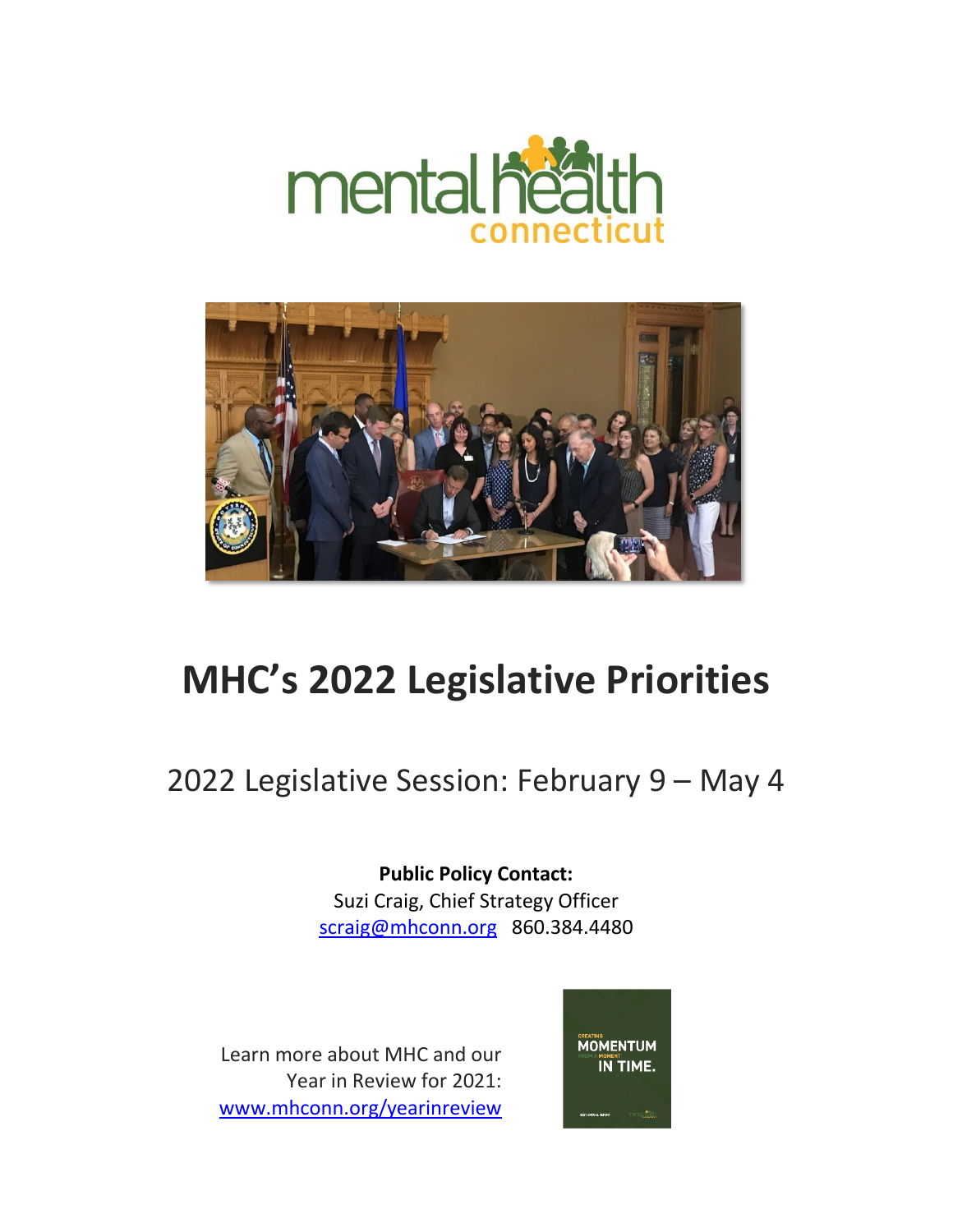

## **OUR VISION AND MISSION:**

**Mental Health Connecticut (MHC) envisions a future where wellbeing is rooted in respect for the condition of being human. We get closer to realizing this future vision each day by partnering with individuals, families, and communities to create environments that support long-term health and wellness.**

Mental Health Connecticut (MHC) was founded by Clifford W. Beers, the "grandfather of recovery," in 1908. We began as an advocacy organization fighting for the fair treatment of all Connecticut residents. We believe everyone has the right to choose their path to wellness. Our approach to care is recoveryoriented, person-centered, and evidence-based.

## **Behavioral Health Is the Priority in 2022**

MHC supports legislation that increases access to care, challenges stigma and discrimination, encourages preventative care, and elevates mental wellness to the same level of priority as physical wellness.

Now, more than ever, Connecticut residents are paying attention to their mental health. This unique moment in time is an opportunity to create a vision for the behavioral health system across the life span, and to fund areas that allow for:

**PREVENTION AND INTERVENTION:** When mental health and substance use conditions are addressed through prevention and intervention, especially for youth and young adults, it will allow Connecticut to:

- increase early detection, save lives, and improve longterm health outcomes
- lower health care costs
- remove barriers that cause stigma and discrimination
- apply whole health approaches, from nutrition to collaborative care
- invest in peer support, community health care workers, and other models that increase access

MHC is aligned with our national affiliate organization, Mental Health America (MHA), in the **#B4Stage4 philosophy** which advocates for mental health literacy and preventative measures.